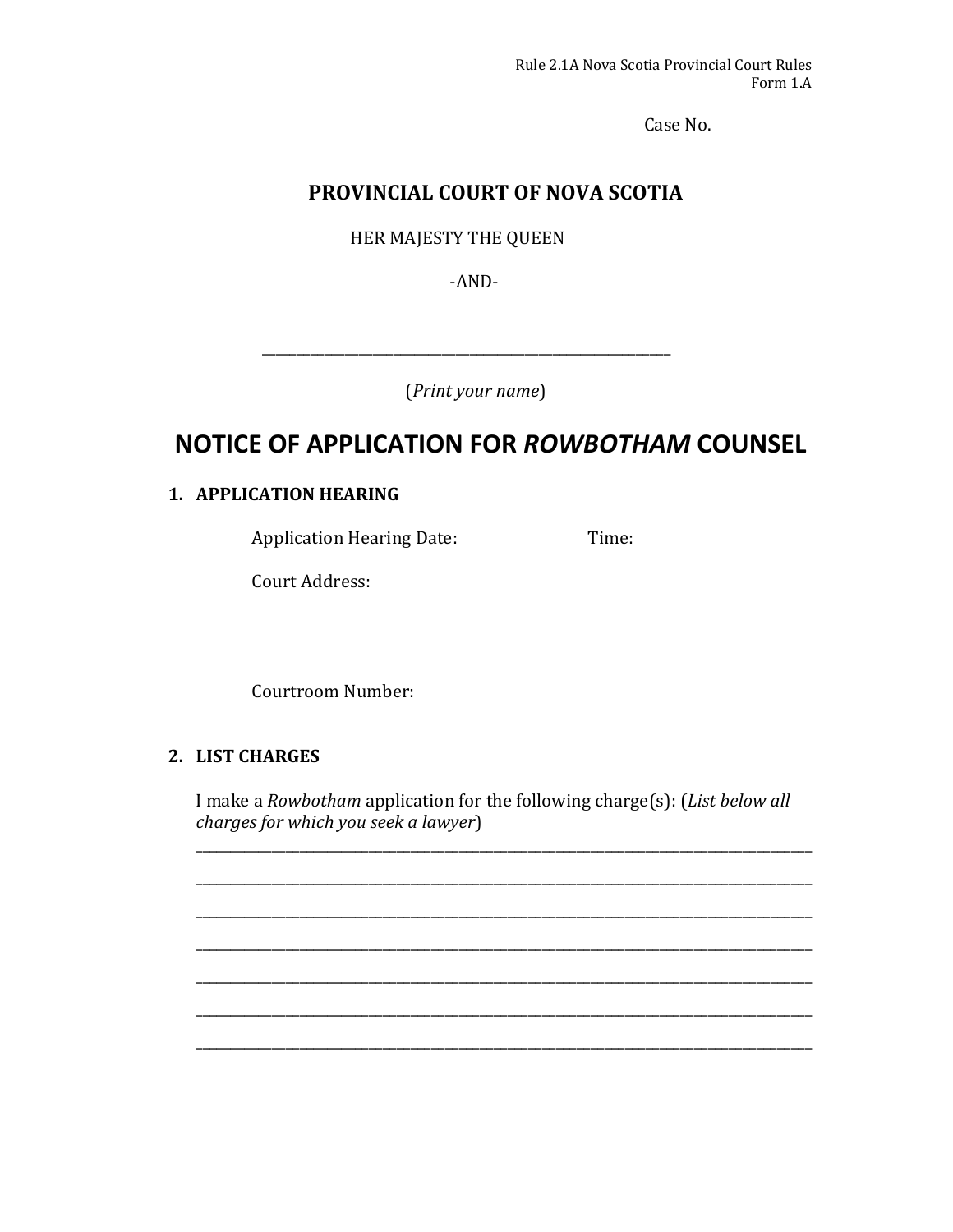#### **3. NEXT SCHEDULED COURT DATE** (*example*: trial date, set date, pre-trial meeting)

|                  |        |             | , Nova Scotia |
|------------------|--------|-------------|---------------|
| (Month/Day/Year) | (Time) | (City/Town) |               |

### **4. NAME OF PARTY BRINGING APPLICATION**

*(Print your name)*

#### **5. CHECK ONLY ONE OF THE TWO BOXES BELOW:**

I am appearing in person. My address, telephone number(s), fax or email for service is as follows:

Address: 

 $\Box$ 

|          | I have a legal representative who will be appearing. The address,<br>telephone number(s), fax or email for service of my legal<br>representative is as follows: |
|----------|-----------------------------------------------------------------------------------------------------------------------------------------------------------------|
| Address: |                                                                                                                                                                 |
|          |                                                                                                                                                                 |
|          |                                                                                                                                                                 |

Fax Number: \_\_\_\_\_\_\_\_\_\_\_\_\_\_\_\_\_\_\_\_\_\_\_\_\_\_\_\_\_\_\_\_\_\_\_\_\_\_\_\_\_\_\_\_\_\_\_\_\_\_\_\_\_\_\_\_\_\_\_\_\_\_\_\_\_\_\_\_\_\_\_\_\_ 

Email: \_\_\_\_\_\_\_\_\_\_\_\_\_\_\_\_\_\_\_\_\_\_\_\_\_\_\_\_\_\_\_\_\_\_\_\_\_\_\_\_\_\_\_\_\_\_\_\_\_\_\_\_\_\_\_\_\_\_\_\_\_\_\_\_\_\_\_\_\_\_\_\_\_\_\_\_\_\_\_\_ 

## **6. STATEMENT OF WHAT IS BEING REQUESTED**

Take notice that I make application to obtain a *Rowbotham* lawyer.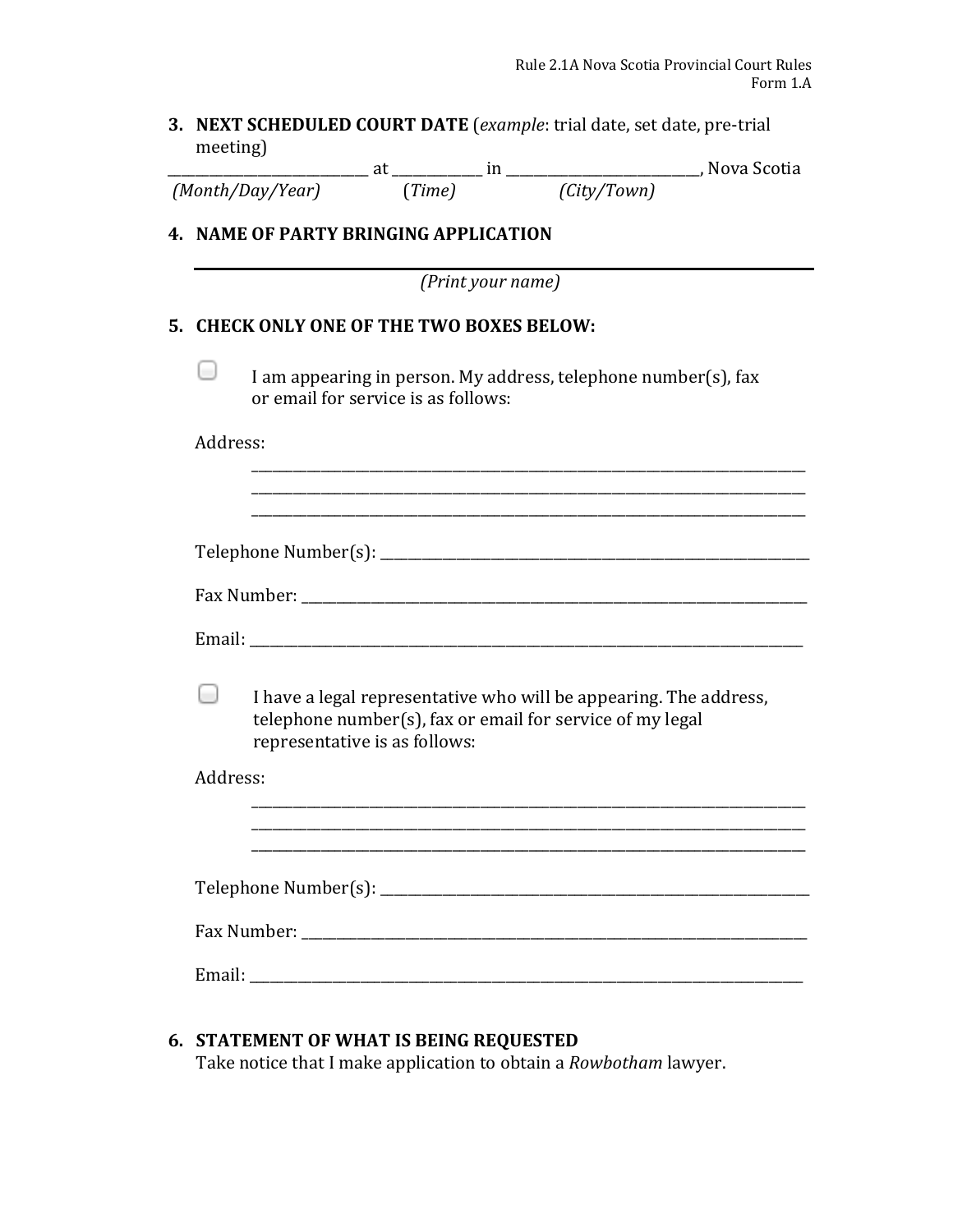#### **7. REASONS FOR THE REQUEST**

The reasons for this application are: (*Check the box of any reasons that apply to you. You can check more than one.*)

| 8. FACTS SUPPORTING THE REQUEST                                                                    |
|----------------------------------------------------------------------------------------------------|
|                                                                                                    |
| Other, please explain                                                                              |
| I believe this is a complex matter.                                                                |
| The prosecutor or another lawyer has told me I may face a jail<br>sentence.                        |
| I do not feel capable of representing myself in this matter.                                       |
| I have no money to hire a lawyer.                                                                  |
| I have been denied Legal Aid. I have appealed that decision and<br>my appeal has also been denied. |

\_\_\_\_\_\_\_\_\_\_\_\_\_\_\_\_\_\_\_\_\_\_\_\_\_\_\_\_\_\_\_\_\_\_\_\_\_\_\_\_\_\_\_\_\_\_\_\_\_\_\_\_\_\_\_\_\_\_\_\_\_\_\_\_\_\_\_\_\_\_\_\_\_\_\_\_\_\_\_\_\_\_\_\_\_\_\_\_\_

\_\_\_\_\_\_\_\_\_\_\_\_\_\_\_\_\_\_\_\_\_\_\_\_\_\_\_\_\_\_\_\_\_\_\_\_\_\_\_\_\_\_\_\_\_\_\_\_\_\_\_\_\_\_\_\_\_\_\_\_\_\_\_\_\_\_\_\_\_\_\_\_\_\_\_\_\_\_\_\_\_\_\_\_\_\_\_\_\_

\_\_\_\_\_\_\_\_\_\_\_\_\_\_\_\_\_\_\_\_\_\_\_\_\_\_\_\_\_\_\_\_\_\_\_\_\_\_\_\_\_\_\_\_\_\_\_\_\_\_\_\_\_\_\_\_\_\_\_\_\_\_\_\_\_\_\_\_\_\_\_\_\_\_\_\_\_\_\_\_\_\_\_\_\_\_\_\_\_

\_\_\_\_\_\_\_\_\_\_\_\_\_\_\_\_\_\_\_\_\_\_\_\_\_\_\_\_\_\_\_\_\_\_\_\_\_\_\_\_\_\_\_\_\_\_\_\_\_\_\_\_\_\_\_\_\_\_\_\_\_\_\_\_\_\_\_\_\_\_\_\_\_\_\_\_\_\_\_\_\_\_\_\_\_\_\_\_\_

\_\_\_\_\_\_\_\_\_\_\_\_\_\_\_\_\_\_\_\_\_\_\_\_\_\_\_\_\_\_\_\_\_\_\_\_\_\_\_\_\_\_\_\_\_\_\_\_\_\_\_\_\_\_\_\_\_\_\_\_\_\_\_\_\_\_\_\_\_\_\_\_\_\_\_\_\_\_\_\_\_\_\_\_\_\_\_\_\_

\_\_\_\_\_\_\_\_\_\_\_\_\_\_\_\_\_\_\_\_\_\_\_\_\_\_\_\_\_\_\_\_\_\_\_\_\_\_\_\_\_\_\_\_\_\_\_\_\_\_\_\_\_\_\_\_\_\_\_\_\_\_\_\_\_\_\_\_\_\_\_\_\_\_\_\_\_\_\_\_\_\_\_\_\_\_\_\_\_

# **9. INDICATE BELOW OTHER MATERIALS OR EVIDENCE YOU WILL RELY ON IN THE APPLICATION** *(Check as many as apply)*

⊟ Letter from NS Legal Aid to confirm I have been denied Legal Aid.